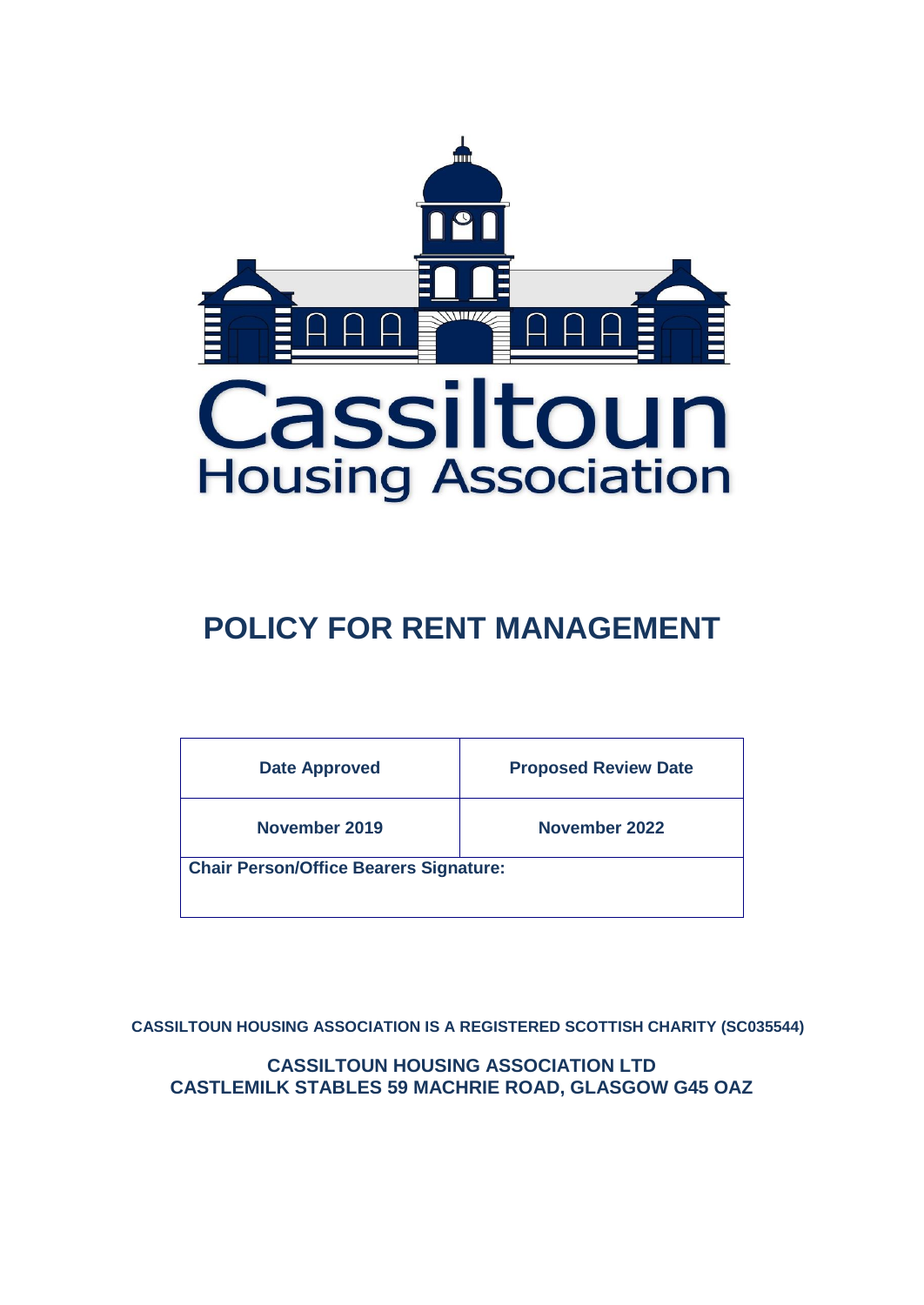# **CASSILTOUN HOUSING ASSOCIATION LIMITED**

# **POLICY FOR RENT MANAGEMENT**

# **CONTENTS**

- **1 Introduction**
- **2 Scottish Social Housing Charter & Regulatory Standards of Governance and Financial Management.**
- **3 Legislative Framework**
- **4 Delegation of Responsibilities**
- **5 Principles, Aims and Objectives**
- **6 Policy Document**
- *7* **Rent setting and Collection**
- *8.* **Housing Benefit, Universal Credit and Welfare Reform**
- **9. Benefits Advice, Debt Counselling, Income Maximisation and Liaison**
- **10. New Tenant Strategies**
- **11. Existing Tenants**
- **12. Arrears Recovery: Early Intervention and Tenant Contact**
- **13. Legal Action and Prevention of Eviction**
- **14. Role of the Board of Management**
- **15. Former Tenant Arrears/Credits**
- **16. Staff Skills and Training**
- **17. Performance Monitoring**
- **18. Equal Opportunities Statement**
- **19. Processing Information – General Data Protection Regulations**
- **20. Customer Satisfaction**
- **21. Complaints**
- **22. Policy Review**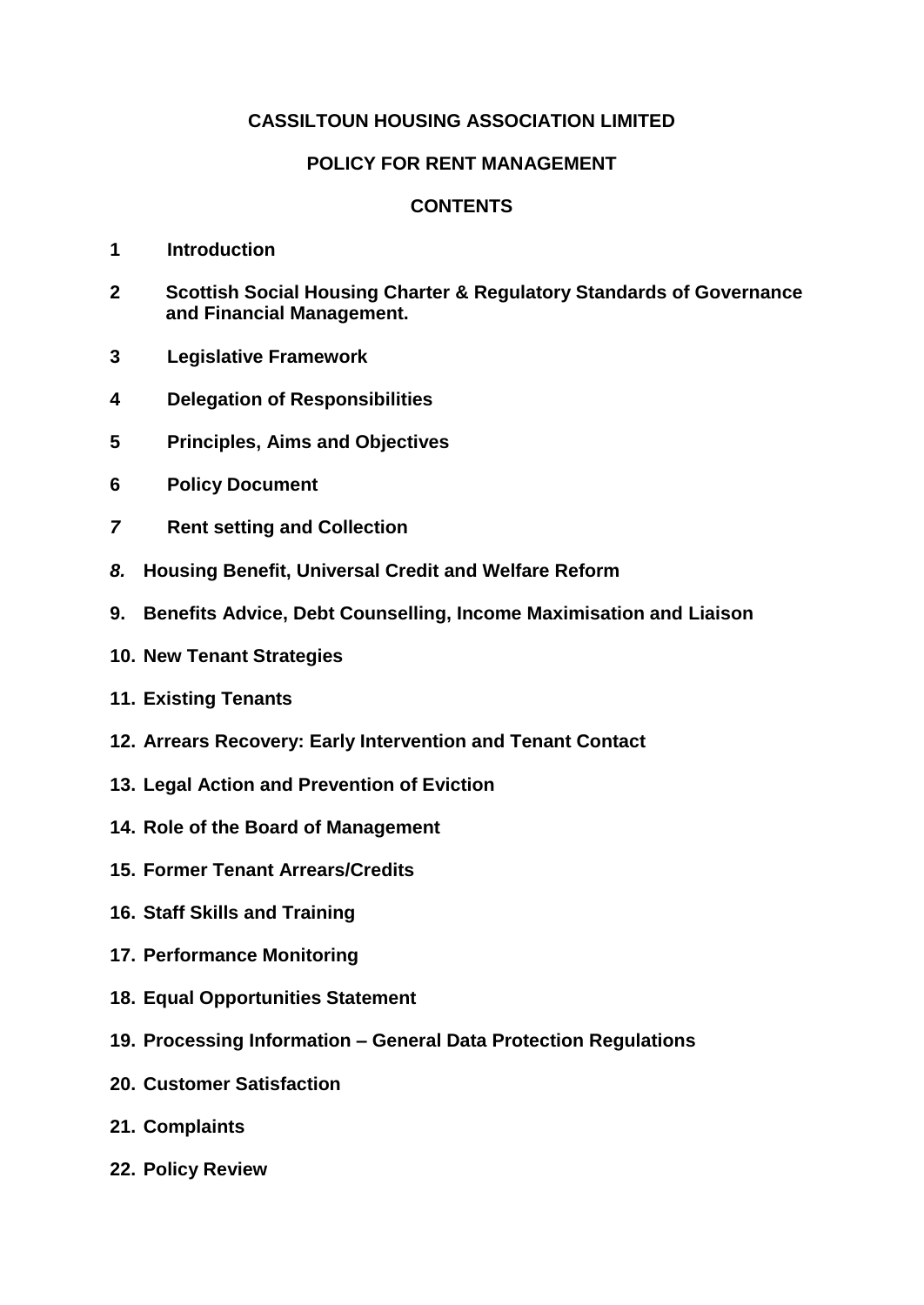# **1. INTRODUCTION**

- 1.1 Cassiltoun Housing Association Limited is a Registered Social Landlord (RSL) with the Housing Regulator, and was registered with its forerunner, Communities Scotland and the Housing Corporation in Scotland, in 1985.
- 1.2 The Association is committed to providing high quality, affordable and accessible social rented housing to those in greatest housing need, contributing to the physical, social and economic regeneration of the area, the provision of housing for people with specialised needs and to provide a safe environment for our residents to enjoy. To facilitate this and to give guidance and clarification to both staff and members of the public, the Association has a Rent Management Policy which has been approved by the Board of Management.
- 1.3 The prevention and effective management of rent arrears is crucial to the maximisation of resources available to Cassiltoun Housing Association Limited (hereinafter referred to as the "Association") to improve and maintain its stock but also to support its tenants to avoid rent arrears debt and the potential risk of tenancy termination. Effective management is a requirement of the Scottish Regulators Tenants' Social Housing Charter and also evidences a commitment to value for money.
- 1.4 Rent arrears may be just one of many debts that a tenant has, therefore managing arrears effectively involves good internal liaison between the Operations Team and the Money Advice Team and effective referral mechanisms and joint working with other support services such as the Benefits Agency, Housing Benefit Services, Department of Works and Pensions, Debt Counselling and Advice Agencies, Social Work and Homelessness Services. It is therefore important for the Association to develop a consistent and corporate approach to the recovery and prioritisation of housing debts.
- 1.4 This policy therefore sets out to ensure that tenants receive a consistent and unambiguous approach to rent arrears recovery across the organisation. The Association will act to prevent arrears of rent and service charges building up. We will recover any arrears fairly and effectively. It also recognises the need for a comprehensive strategy which links arrears management to service strategies for income maximisation, rent setting, collection and accounting and as a result contributes to the Association's Business Plan.

#### **2 SCOTTISH SOCIAL HOUSING CHARTER & REGULATORY STANDARDS OF GOVERNANCE AND FINANCIAL MANAGEMENT**

This policy complies with the following Social Housing Charter (2017) outcomes:

| Outcome 2:      | Communication                    |
|-----------------|----------------------------------|
| Outcome 9:      | <b>Housing Options</b>           |
| Outcome 11:     | <b>Tenancy Sustainment</b>       |
| Outcome 13:     | Value for Money                  |
| Outcome 14 & 15 | <b>Rents and Service Charges</b> |

Our Policy also complies with the Scottish Regulators Regulatory Standards of Governance and Financial Management, in particular Standard 3: The Registered Social Landlord manages its resources to ensure its financial well-being and economic effectiveness.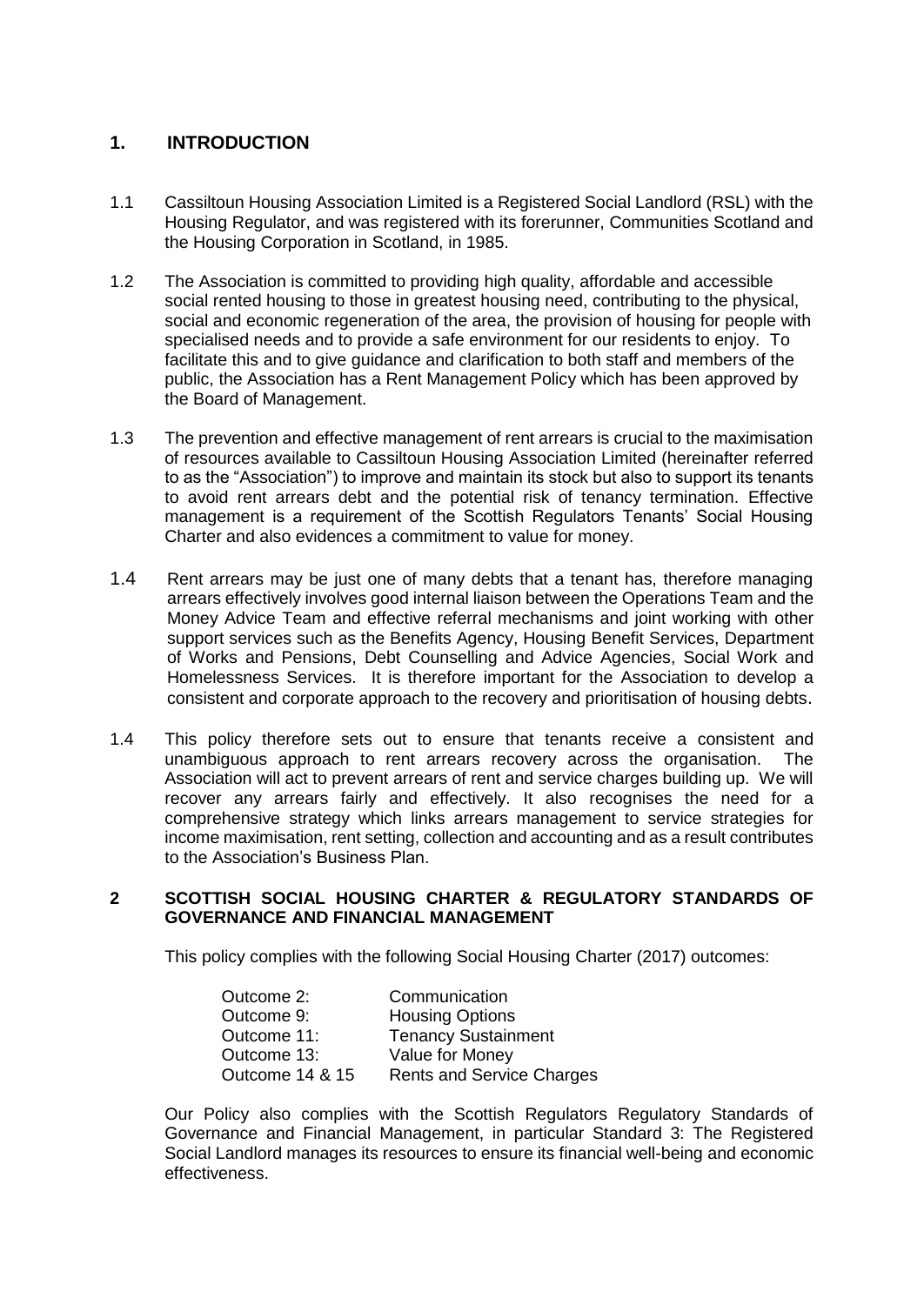## **3. LEGISLATIVE FRAMEWORK**

In formulating and implementing this policy, statutory requirements and good practice have been incorporated where required. Relevant legislation and regulatory guidance include:-

- 3.1 **The Scottish Secure Tenancy Agreement** used by the Association describes the obligation that tenant's have to pay rent monthly in advance.
- 3.2 **The Housing (Scotland) Act 2001** sets out the legal framework for any action by the Association to recover tenancies on the grounds of rent arrears.
- 3.3 **The Homelessness etc (Scotland) Act 2003** requires the Association to notify Glasgow City Council if proceedings are raised to recover a property. (Section 11 Notice issued by the Association's solicitor).
- 3.4 **The Housing (Scotland) Act 2010** introduced Pre-Action Requirements that landlords must satisfy in all rent arrears cases before serving a notice on a tenant and **the Scottish Social Housing Charter** which sets the standards and outcomes that all Scottish social landlords should aim to achieve when performing their housing activities.
- 3.5 **The Data Protection Act 2018** which was brought in as a result of the General Data Protection Regulations which came into force on the  $25<sup>th</sup>$  May 2018 and sets the standards for gathering and sharing information.
- 3.6 **The Equality Act 2010** introduced nine protected characteristics and requires the Association to ensure that policies and procedures to provide fair and equal treatment for all.
- 3.7 **The Welfare Reform Act 2012** which changed the rules concerning a number of benefits offered within the social security system including changes to Housing Benefit and introduction of Universal Credit.
- 3.8 **Bankruptcy (Scotland) Act 2016** which details how a person (tenant) can deal with their debt and apply to be sequestrated.

## **4. DELEGATION OF RESPONSIBILITIES**

4.1 Overall control of the policy rests with the Board of Management and the Operations Sub-Committee has delegated authority to make operational decisions within the scope of the current policy. Training will be provided on this Policy after each policy review or after the AGM when new Sub-committee members are appointed.

The Director of Operations is responsible for the day to day implementation of the policy. The Director of Operations and other members of the Association staff have delegated authority for debt recovery, raising legal proceedings for debt recovery, providing advice and assistance.

The Housing Manager (Services) will oversee the day to day management of the rent management service in line with this policy and is responsible for the regular monitoring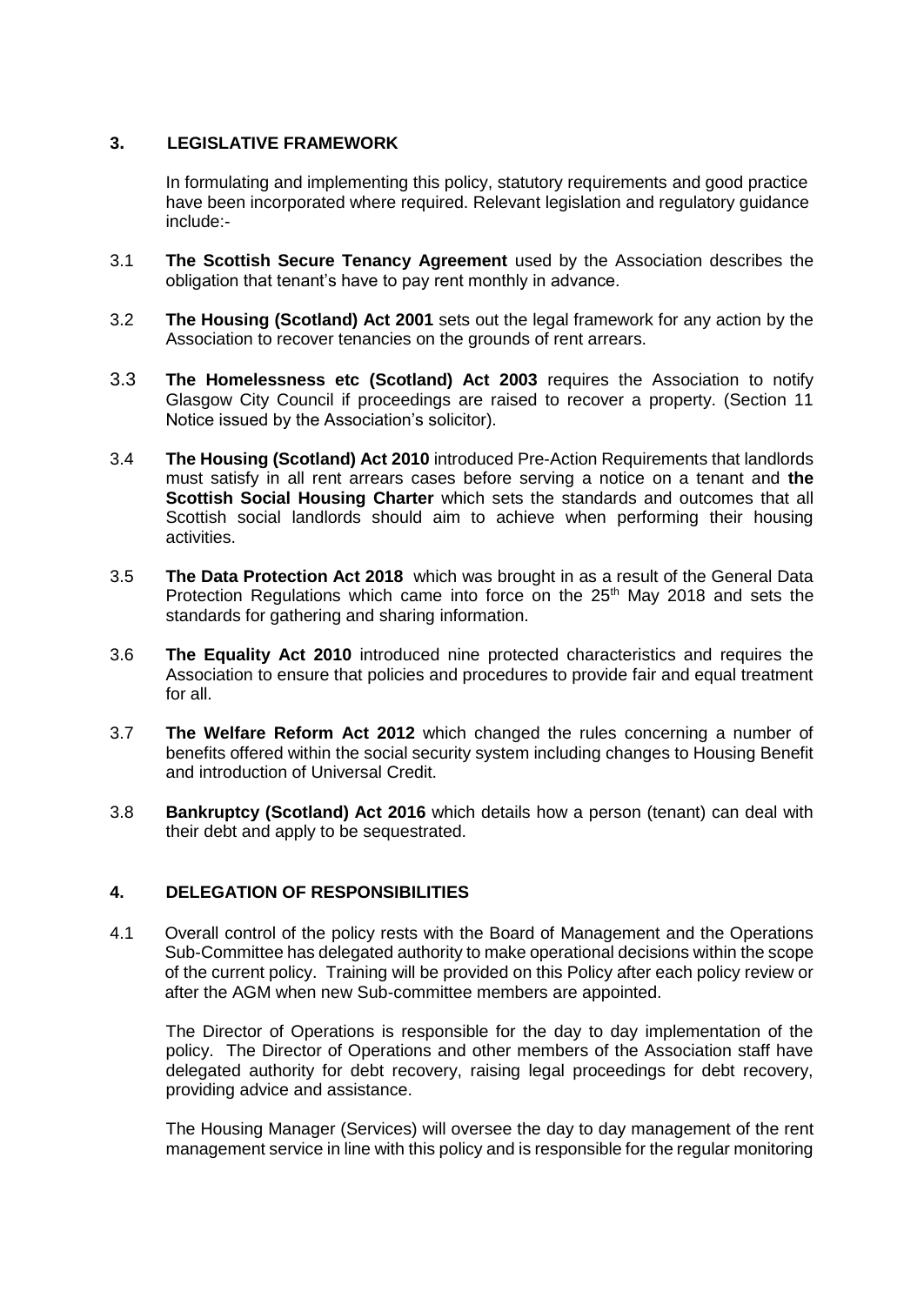of the service to ensure that it is carried out in line with this policy and that all KPI's are being met.

## **5. PRINCIPLES, AIMS & OBJECTIVES**

- 5.1 This policy and procedure will ensure that the Association:-
	- Adopts a firm but sensitive approach to arrears recovery
	- Advocates early action to prevent arrears accruing or increasing
	- Attempts personal contact with every tenant as soon as arrears arise, by home visit or telephone followed up by text, e-mail or letter if personal contact fails.
	- Offer confidential appointments with the Money Advice Team
	- Take a staged approach in which action is targeted and recorded
	- Complies with the Pre-Action Requirements of the Housing (Scotland) Act 2001 Section 14 and 14a as amended by section 155 of the 2010 Act
	- Takes into account of the needs of vulnerable tenants.
	- Makes use of all available remedies and use eviction only as a last resort
- 5.2 Cassiltoun Housing Association will promote a corporate approach to the recovery and management of rent arrears, specifically the Association aims to
	- Increase tenants' ability to pay and manage debt by referral to the Money Advice Team.
	- Continue to develop strong referral links to debt counselling, advice and money advice centres where they exist
	- Work closely with GCC Financial Services and the Department of Works and Pensions (DWP) and monitor the effectiveness of these relationships in order to highlight any issues that arise.
	- Establish agreements with the DWP to pay arrears direct or alternative payment arrangement (APA) for claimants over 8 weeks in arrears
	- Adopt the Housing Options approach to tenancy sustainment developing excellent working relationships with the named contacts at the joint Health and Social Care Partnership.

## **5. POLICY**

The Association's arrears strategy and policy has four distinct features, all of which are interdependent and essential, and taken together form a comprehensive arrears policy, which seeks to prevent arrears of rent, reduce them when they do occur and minimise tenants' debt and the Association will only evict as a last resort. Its key elements are:

- Arrears Prevention
- Arrears Management
- Arrears Recovery
- Performance Monitoring

## *6.* **ARREARS PREVENTION**

The relationships between staff, the tenant and external agencies are a key factor in resolving rent arrears. Early intervention and ongoing contact can be an extremely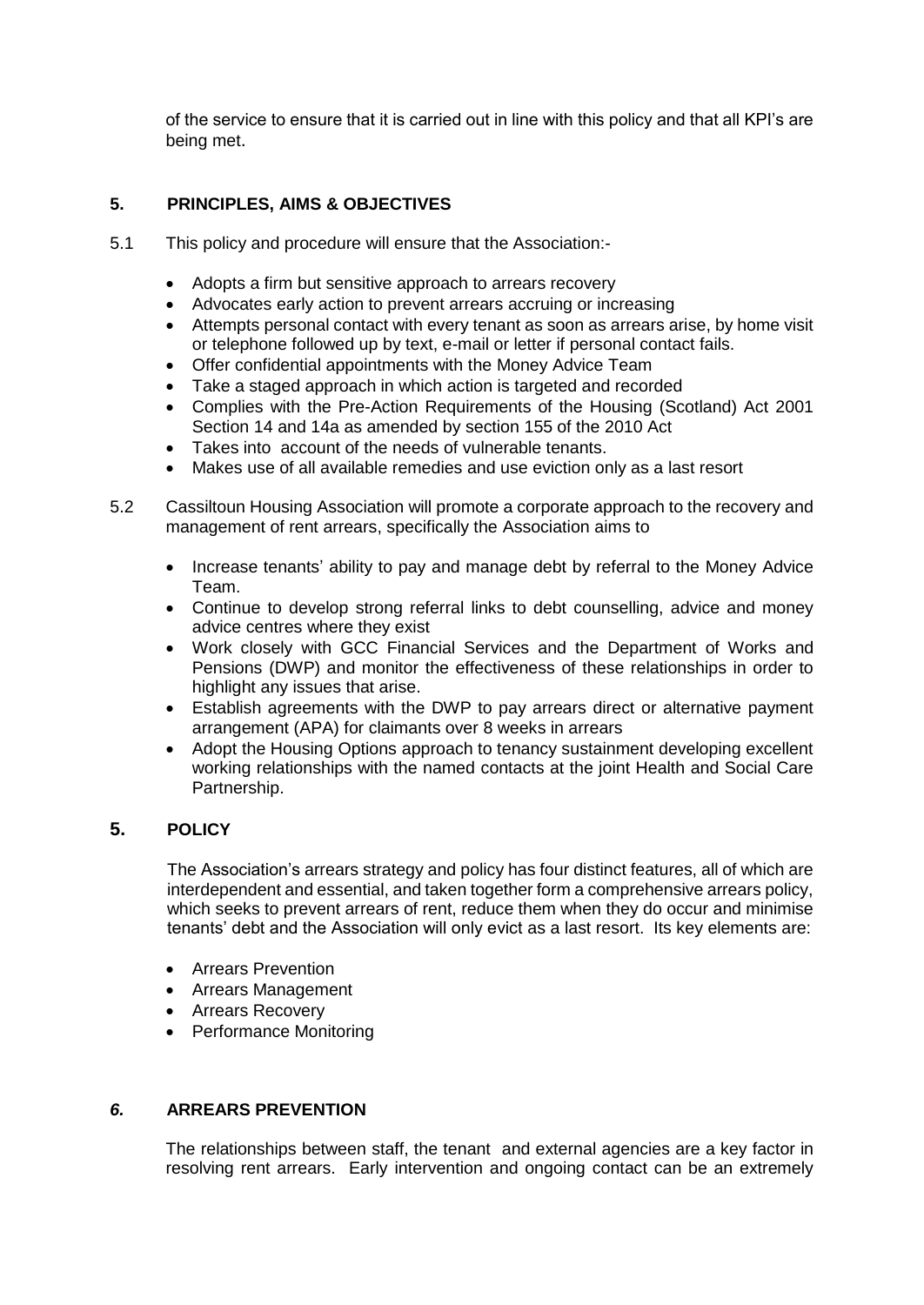positive way of building that relationship. Arrears prevention strategies emphasise the quality of that contact and focus on how that can be developed. There are a number of critical elements in the Association's arrears prevention strategy:

- Rent consultation, setting and collection
- Housing Benefit and Universal Credit
- Benefit and Money Advice, Debt Counselling, Income Maximisation
- New and existing tenant support

## **7. RENT SETTING AND COLLECTION**

- 7.1 The Association will annually involve tenant's in meaningful rent increase consultation. The Association will set rents which are affordable to all including those in low paid employment, that meet management and maintenance costs and are comparable with rents charged by other social landlords in Glasgow.
- 7.2 Tenant's will be advised annually of the rent increase and the new amount that they are required to pay and will also receive a quarterly rent statement in order that they can clearly see the amount that they have been charged, the payments that they have made and any arrears or credit on their account.
- 7.2 The Association will also offer a variety of ways in which tenants can make payments which will be reviewed and new payment options added as and when appropriate. These currently include:
	- Housing Benefit Direct Payment
	- Managed Payment to Landlord from Universal Credit
	- Any Post Office
	- Bank of Scotland
	- Credit Union Offices
	- Bank Standing Order
	- Chip & Pin in the Associations Office
	- Cash/Cheque in the Association's offices
	- On the website at www.cassiltoun.org.uk
- 7.3 In line with their Scottish Secure Tenancy Agreement tenants are encouraged to pay rent and other charges, one month in advance, in full on or before the 1st of the month. The Association values the support of those tenants who regularly pay on time.

## **8. Housing Benefit, Universal Credit and Welfare Reform**

- 8.1 Housing benefit is the largest element of Cassiltoun Housing Association's rental income at 56% in 2018/19 (ARC Data) with 67% off the Association's tenants in receipt of housing benefit. This percentage is likely to decrease with the continued roll out of Universal Credit as more new and existing tenants are transferred over to this benefit. Supporting tenants to submit claims forms accurately and on time must be a key priority for staff in seeking to prevent arrears. Building up an effective relationship with the Glasgow City Council Financial Services Department and the Department of Works and Pensions is also essential to ensure that housing benefit and universal credit claims are processed on time in order to prevent arrears accruing from late or nonsubmission of claims forms, also;
	- Tenants are encouraged to pay benefit direct to the landlord where appropriate.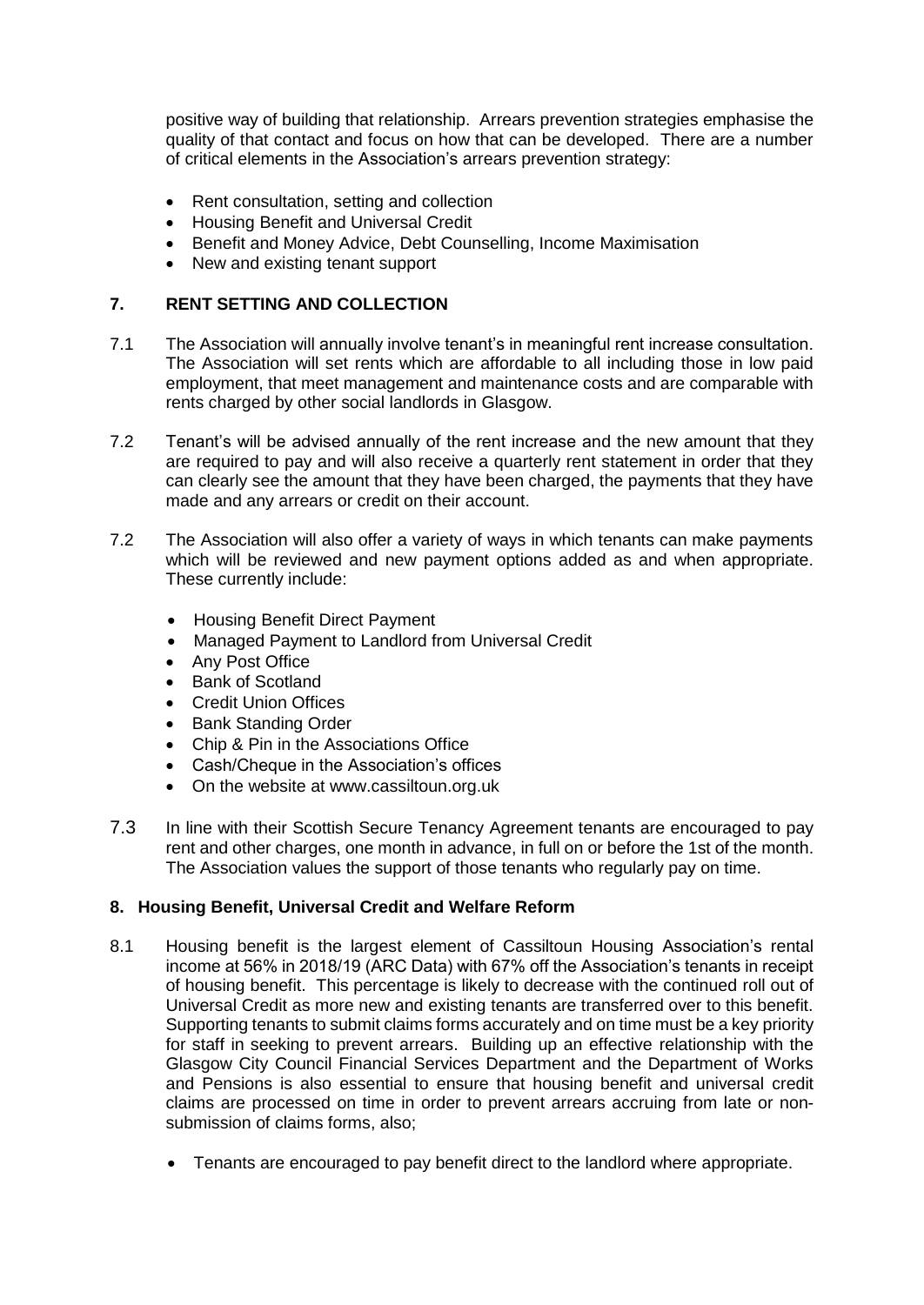- Shared information is registered as such under the General Data Protection Regulations and the Data Protection Act 2018.
- Staff regularly check tenants' benefit entitlement, especially at arrears interviews.
- Tenants in receipt of Housing Benefit are encouraged to return claim forms, change of circumstances and Review Forms promptly and will be assisted by the Operations Team to complete these forms on line.
- Tenants will be assisted with completion of appropriate forms such as Housing Benefit forms, Discretionary Housing Payment, 4-week overlap, and assisted with reducing their overpayment deductions.
- Tenants' receiving Universal Credit are encouraged to manage and maintain their claim on-line through their journal and to report any changes in circumstances. The Operations Team can provide assistance with this.
- Appointments will be arranged with the Money Advice Team as required.
- Staff should advise tenants of the potential benefits and consequences of certain actions and the potential financial effect on Housing Benefit or Universal Credit Housing Costs e.g. taking in a lodger.

## **9. Benefits Advice, Debt Counselling, Income Maximisation and Liaison**

Any preventative strategy must include the provision of benefits advice, debt counselling, information on income maximisation and liaison with other agencies. Cassiltoun Housing Association have employed their own Money Advice Team consisting of an Advice Team Co-ordinator who specialises financial inclusion and debt management and two part time Welfare Rights Officers specialising in benefit advice. This Team will deliver a full package of practical support advice and information to the Association's tenants. This will include assisting in debt management e.g. contacting fuel provider and negotiating repayment arrangements, assisting with benefit applications and attending Tribunals to appeal benefit claim rejections.

In addition to this the Team will provide training and support to the Operations Team and report performance quarterly to the Operations Sub-Committee.

## **10. New Tenant Strategies**

Through the Housing Options process, pre-tenancy advice assistance and counselling will be offered to all prospective and transferring tenants. This will involve among other things:

- Explaining what the rent is and the tenants' responsibility to pay, where and when.
- Advice on housing benefit eligibility and universal housing costs and the importance of completing claims forms and keeping GCC Financial Services and the DWP through the tenant portal informed of changes in circumstances.
- A referral to the Association's Money Advice Team will be offered to every new tenant at the point of sign up. This ensures that a benefit check is carried out to maximise the tenant's income not just their housing cost element.
- Once an offer has been accepted the new tenant will be assisted to complete a new claim for housing benefit or universal credit and to report a change in circumstances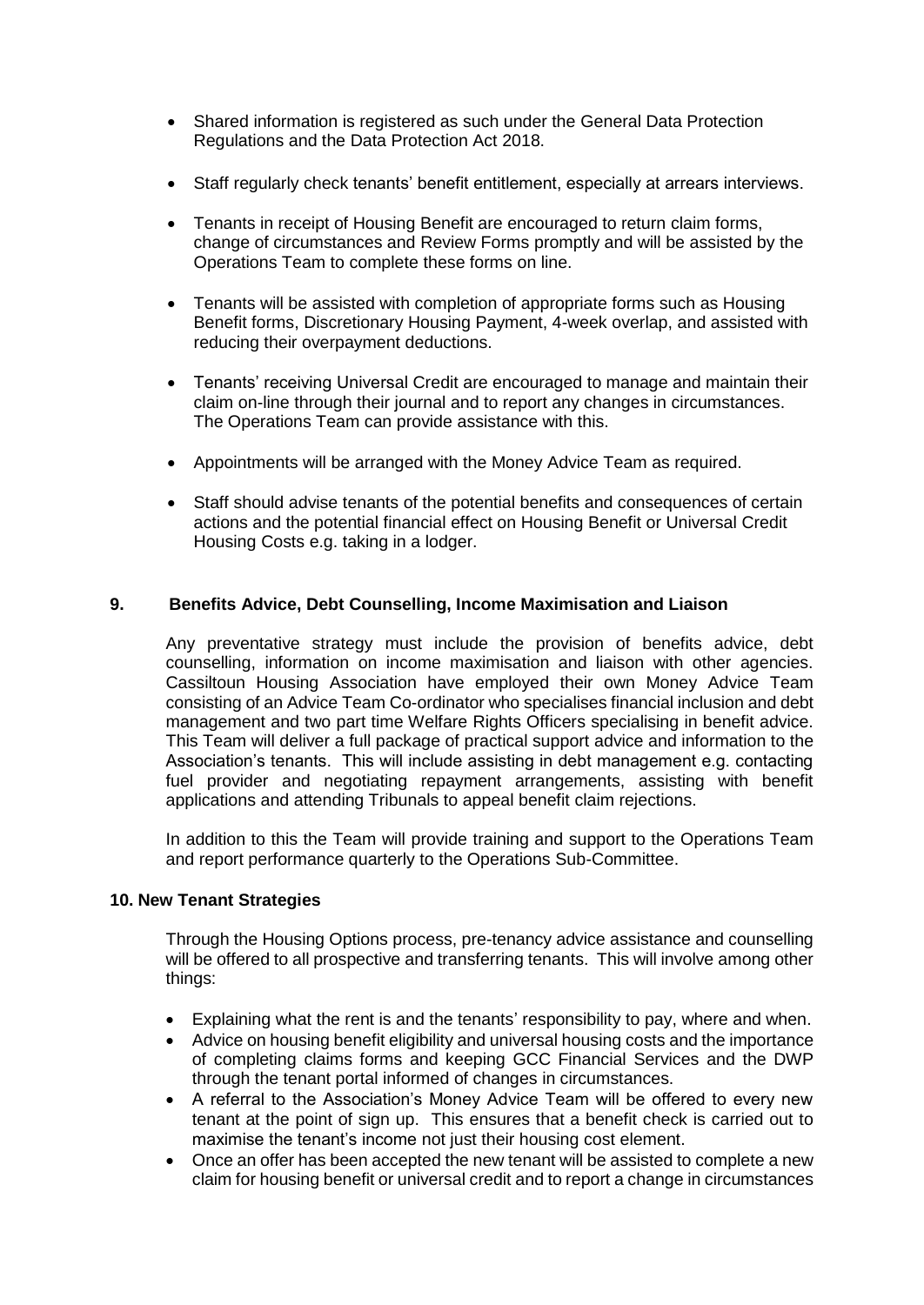for either. This must be completed within one day of the sign up to ensure that the effective date is the same as the date of entry. The Operations Team will check daily the Trusted Landlord Portal and will verify any requests for rent charges.

- A check for former tenant arrears and where necessary a repayment plan will be agreed which must be adhered to.
- Home visits will be made to new tenants; the first within 6 weeks of the date of entry and rent and benefit checks will be discussed at each visit.

#### **11. Existing Tenants**

The Association will publicise relevant money and benefit advice in our quarterly newsletters, website and social media.

Association staff will be proactive in maximising income, housing benefit and housing costs in order to minimise the risk of rent arrears occurring. Association staff will react promptly to all notifications received from GCC Financial Services or DWP. Particularly in relation to a lack of response to:

- Confirmation of rent charge
- Requests for necessary information or documentation
- Failure to re-apply at review of entitlement

#### **12. Arrears Recovery: Early Intervention and Tenant Contact**

- 12.1 Prompt action when arrears are small is essential. This will prevent arrears escalating and reinforce to the tenant that rent arrears will be dealt with as a matter of priority.
- 12.2 A realistic and consistent approach to arrears recovery is essential. Tenants need to know that non-payment or failure to return a housing benefit form will provoke a quick reaction from staff that rent arrears will not be allowed to build up.
- 12.3 Early intervention/identification of arrears is a key expectation of the Association. The purpose of this is to establish the reason(s) for non-payment reach agreement on how this will be resolved and provide any support identified.
- 12.4 The Association's focus at the early stages of arrears recovery is to:
	- Establish contact and build up an effective relationship with the tenant
	- Conduct a full arrears counselling interview with the tenant, in private either at home or at the office
	- Establish the reasons for non-payment
	- Carry out a benefit check
	- Refer case to Money Advice Team
	- Seek agreement for direct payments
	- Make a formal arrangement to pay signed by the tenant and a copy issued to them
	- Advise tenant of consequences of failing to adhere to this agreement Confirm the strict monitoring arrangement that will be put in place to confirm adherence
	- Check for and note any qualifying occupiers in case further action is required.
- 12.5 Cassiltoun Housing Association will adopt a firm but sensitive approach to arrears recovery. Visits to tenants as soon as arrears arise may reveal other issues such as multiple debts, illness, harassment or relationship breakdown. Where tenants are vulnerable specialist support may be required. Debt counselling services, community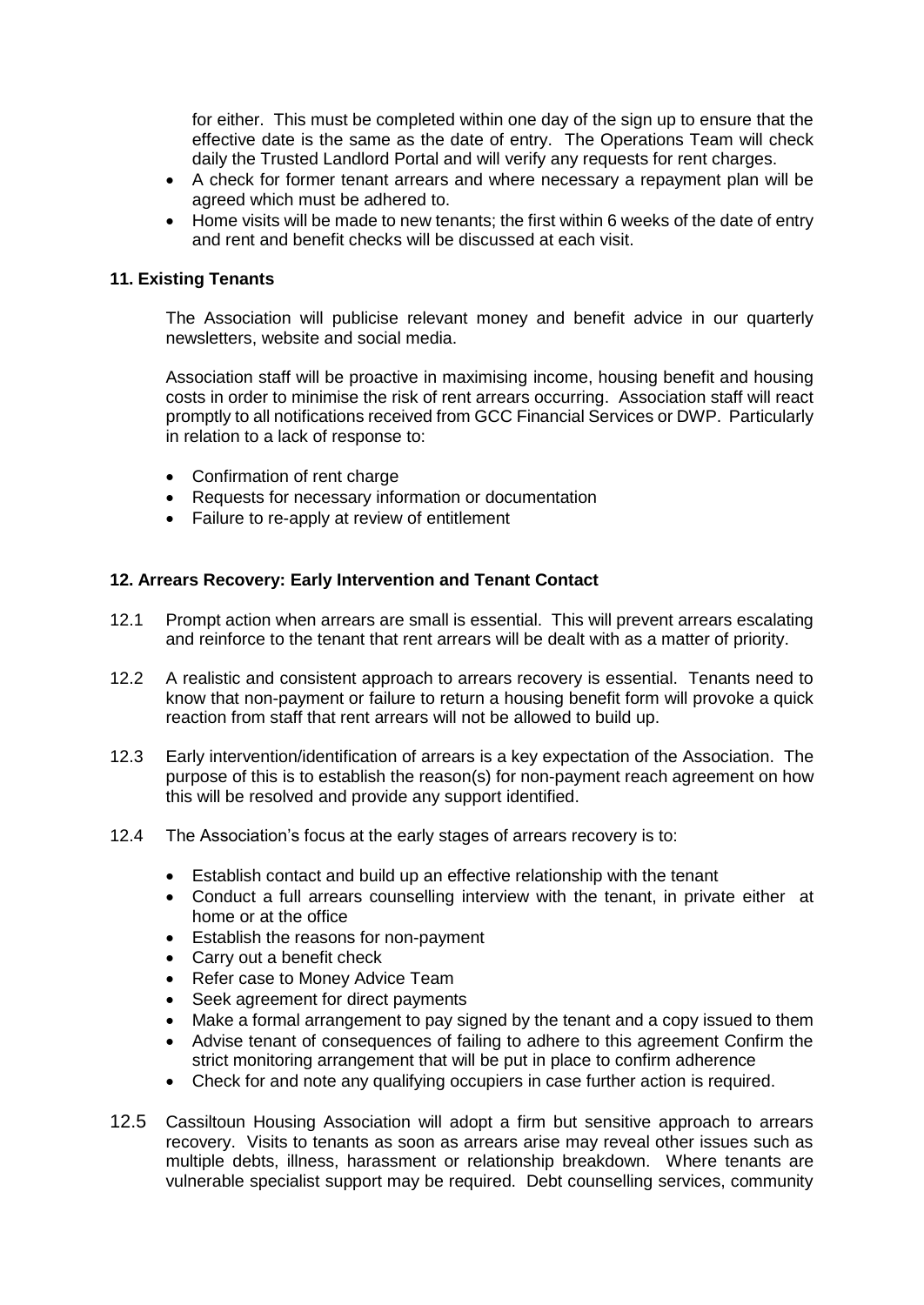or voluntary groups, Social Work Services and/or mental health teams, can provide advice and support to both tenant and housing officer when such a need is identified. Such support may also help with tenancy sustainment. Staff will ensure that where external advice or support is required they are able to provide information on where and how to access such support. Where possible, staff will assist in arranging access to these support services

- 12.5 Where a tenant is more than 8 weeks in arrears and receives Income based benefits an application to the Department of Works and Pensions for Arrears Direct payments on the tenant's behalf will be made. Tenants will be advised if an application is refused or similarly if an existing direct payment is cancelled. Staff will also counsel tenants in this category on their potential to also pay an additional amount to their rent account to reduce their arrears.
- 12.6 The Pre-action Requirements set out in the Housing (Scotland) Act 2010 will be followed in all cases where attempts to make contact are being ignored or the tenant fails to make or adhere to an arrangement. Once the Pre-action requirements have been exhausted a Notice of Proceedings for Recovery of Possession (NOP) will be issued. This does not necessarily mean that court action will be taken, but that it will be if further attempts to engage with the tenant are unsuccessful.

## **13. Legal Action and Prevention of Eviction**

- 13.1 Legal action for recovery of possession of the house for non-payment of rent is a necessary element of the rent management process. It will not be taken lightly and only where all else fails. If legal action is pursued and non-payment continues it must be recognised that eviction is the likely outcome. The Association has no desire to evict but will do so as a last resort to reflect the interest of tenants who do pay their rent.
- 13.2 Where arrears continue to escalate and the tenant fails to engage with the Association by making contact, reducing the arrears on their account or adhering to a reasonable arrangement the Association will have no option but to raise proceedings for recovery of possession of the house. To comply with the provision of the Housing (Scotland) Act 2001 the Association must and will serve the notice on the tenant and any qualifying occupiers in the house. The Association will therefore make inquiries to establish, so far as is reasonably practicable whether there are any qualifying occupiers of the house, and if so, their identities. Qualifying occupier means:
	- A member of the tenant's family aged at least 16 years
	- A person assigned or sub-let the house with the landlord's consent
	- A person whom the tenant has, with such consent, taken in as a lodger
- 13.2 Identifying "qualifying occupiers" is best done at first contact and can be checked at future contacts.
- 13.3 The action would be raised under Ground 1, Schedule 2, Part 1, of the Housing (Scotland) Act 2001:

*'Rent lawfully due from the tenant has not been paid, or any other obligation of the tenancy has been broken.'*

13.4 If Court Action is to be raised the Association will pass the case onto their solicitor who will submit the summons to the Court. Once at Court the solicitor acting on behalf of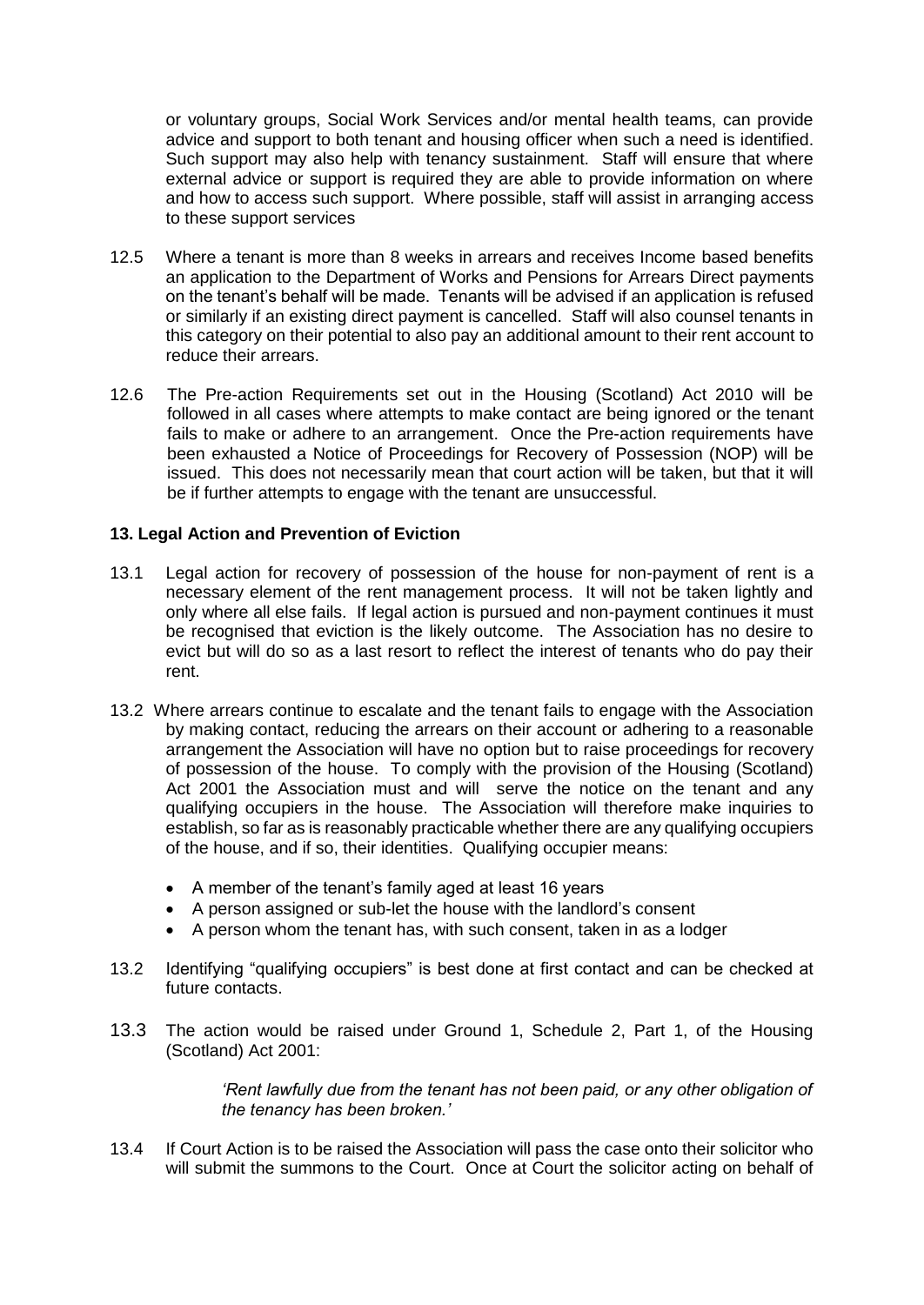the Association has to convince the Sheriff that the ground is established and that it is **reasonable** to evict. The need for clear and detailed records being kept at all stages of the arrears process is vital in evidencing reasonableness. This requirement must therefore inform how we engage with the tenant while legal action is being taken.

- 13.5 No reasonable offer of repayment will be refused at the first calling of the case and a continuation will be sought where a reasonable offer has been made in order that this arrangement can be monitored for payment. Repayment arrangements are acceptable at any stage of recovery action up to and including the first calling in court, and should reflect the tenant's ability to pay**.**
- 13.6 Whilst the case is at court the Operations Team will continue to pursue contact with the tenant. The aim is to encourage the tenant to make a formal arrangement and support him/her to adhere to that arrangement. For continued non-payment a final appointment with the Housing Manager (Services) and the Money Advice Team will be offered to the tenant and any other mutually agreed agencies to consider the current position, why arrears continue to increase and what if anything can be done to support the tenant to manage their debt.
- 13.7 If arrears continue to increase a decree for eviction will be sought which if granted will be enforced. However, the Decree is valid for a 6-month period and the Association can, if the tenant agrees to pay the arrears off within the 6-month period, hold the decree for the 6-month period at the end of which if the arrears are still not paid in full, enforce the Decree.

#### **14. Role of the Board of Management**

Responsibility for the implementation of this policy lies with the Operations Sub Committee. The Housing Manager (Services) will provide quarterly reports to the Sub Committee regarding all cases that have been issued with a NOP. Committee approval will then be sought for court action up to and including requesting a Decree for Eviction. All cases will be anonymised in order that the Sub Committee are not aware of the identity of the tenants' concerned. This information is also reported annually in the ARC.

## **15. Former Tenant Arrears/Credits**

- 15.1 Former tenant arrears will be pursued timeously and vigorously.
	- At the point of termination, the outgoing tenant must be made aware of any debt or credit on their account. If the account is in debit they will be and advised on how this must be paid and that if not being paid in full a repayment arrangement must be made. If the account is in credit the tenant will be asked to sign a BACs form in order that once the tenancy has been closed down the credit amount left can then be transferred into their bank account.
	- If the former tenant is known to be in employment and ignores requests for payment a small debt action (wage arrestment) may be raised for recovery. In considering this action the amount of the debt must be weighed against the cost of raising the action.
	- Where a tenant has current and former tenant arrears with the Association, the current arrears will be the priority and former only pursued once the current arrears have been paid in full.
	- The Operations Team will categorise the former tenant arrears into those arrears that can realistically be recovered and those that cannot. E.g. death of a tenant, no forwarding address and unable to trace.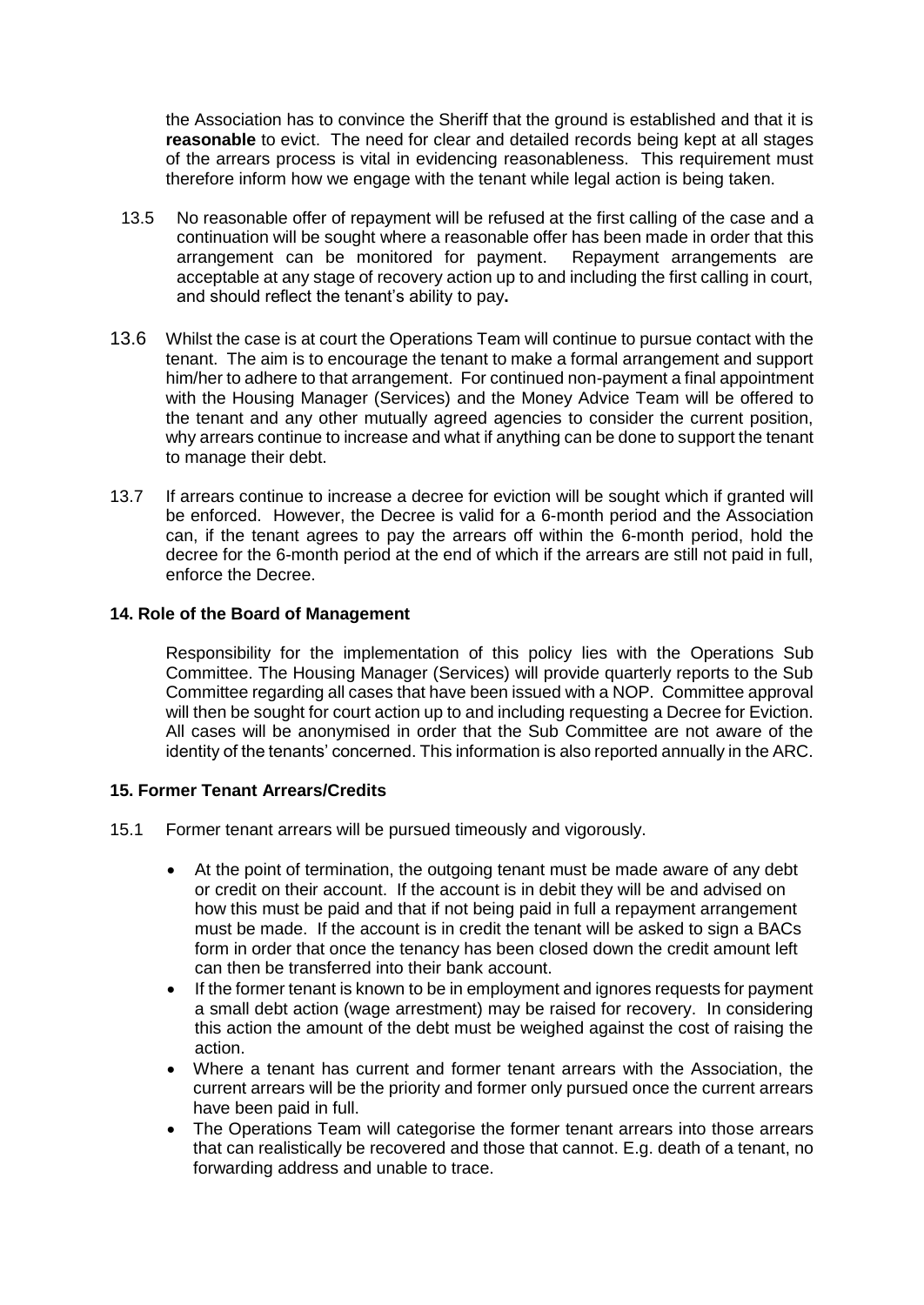- The Welfare Rights Officer(s) in conjunction with the Operations Team will seek to minimise former tenant arrears by reviewing and challenging Housing Benefit overpayments where recovery is sought from the Association.
- Former tenant arrears and credits will only be written off when recovery or repayment is not viable or the former tenant cannot be traced. These write offs will be authorised by the Operations Sub Committee and will take place on a minimum bi-annual basis.

# **16. STAFF SKILLS AND TRAINING**

- 16.1 Arrears prevention and recovery are greatly enhanced by skilled and experienced staff. They will require ongoing training and support with legislative and policy changes if targets are to be achieved. The relationship formed at the outset of a tenancy goes a long way to influencing the flow of communication if problems arise later in the tenancy. To enable staff to cope with the increased demands of their job, the Association will ensure that annually the staff's training needs are assessed to ensure that the following are met:-
	- Regular ongoing briefing in changes to the welfare system.
	- Staff have the relevant IT skills.
	- Staff are competent interviewing and counselling tenants.
	- Staff can deal with difficult customers and with confrontation.
	- Benefit fraud awareness.
	- Can provide basic benefit calculations.

In addition to this staff in the Operations Team should be competent in:-

- Raising legal action.
- Briefing a solicitor prior to a court date.
- The impact on homeless duties to Cassiltoun Housing Association.
- Debt counselling.
- Other Staffing Issues

## **17. PERFORMANCE MONITORING**

- 17.1 In order to judge the success of this policy, the Operations Sub-Committee will receive quarterly monitoring reports on the Key Performance Indicators contained within the Operations Service Plan including those on arrears performance. These will include:-
	- Current arrears as a percentage of gross annual debit.
	- Monthly rent receivable
	- Analysis of arrears by amount owed and number of tenants in each category.
	- Analysis of performance against targets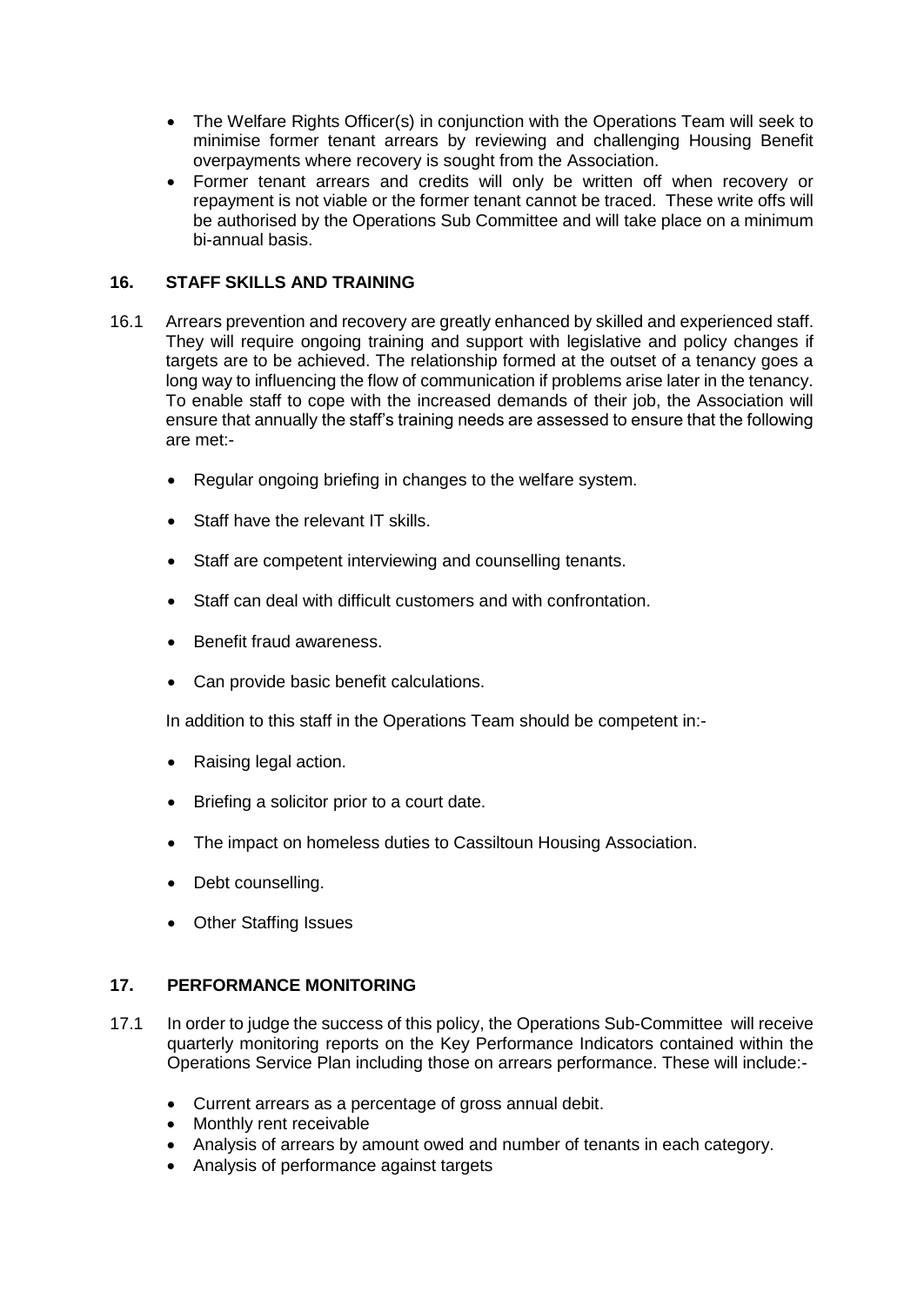- Total amount of rent arrears
- % of tenants owing more than £500.00 rent
- Number of cases with live NOPs
- Number of cases with live court action pending
- Level of former tenant arrears
- Number of evictions resulting from rent arrears
- 17.2 The monthly reports will include an analysis of the figures and performance against targets set and any recommendations for policy/ procedural change.

#### **18. EQUAL OPPORTUNITIES STATEMENT**

We recognise our pro-active role in valuing and promoting diversity, fairness, social justice and equality of opportunity by adopting and promoting fair policies and procedures. We will check this policy and associated procedures regularly for their equal opportunity implications, taking appropriate action to address inequalities likely to result or resulting from implementation of the policy and procedures. We are committed to providing fair and equal treatment to all applicants and tenants and will not discriminate against any on the grounds of race, colour, ethnic or national origin, religion, age, gender sex, sexual orientation, marital status, family circumstances, employment status or physical ability.

## **19. PROCESSING INFORMATION – GENERAL DATA PROTECTION REGULATIONS**

Cassiltoun Housing Association will process information and data contained within the Housing Applications in accordance with its Policies and Procedures relating to the General Data Protection Regulations and all applicants will be issued with a Fair Processing Notice.

All staff members will be made aware of their responsibilities in relation to the General Data Protection Regulations and will be trained in the process that the Association has introduced to ensure compliance with GDPR.

#### **20. CUSTOMER SATISFACTION**

The Association is committed to a high level of customer satisfaction in the delivery of this Policy, seeking continuous improvement. Satisfaction with the full range of services provided by the Association will be gathered independently every 3 years in line with the Scottish Housing Regulator's guidance. This will include the effectiveness of the objectives of this policy, and results will be disseminated to the Operations Sub Committee, staff, tenants and other service users.

#### **21. COMPLAINTS**

Our aim is to get it right first time, however, the Association is aware that this is not always the case and tenants maybe dissatisfied with the service that they have received. Therefore, the Association has a Complaints Policy which should be referenced where there is dissatisfaction with this policy or its operation. The Complaints Policy is available as a separate document on our website, from the Association office and, as with all of our policies, can readily be made available on tape, in Braille, in large print or in translation.